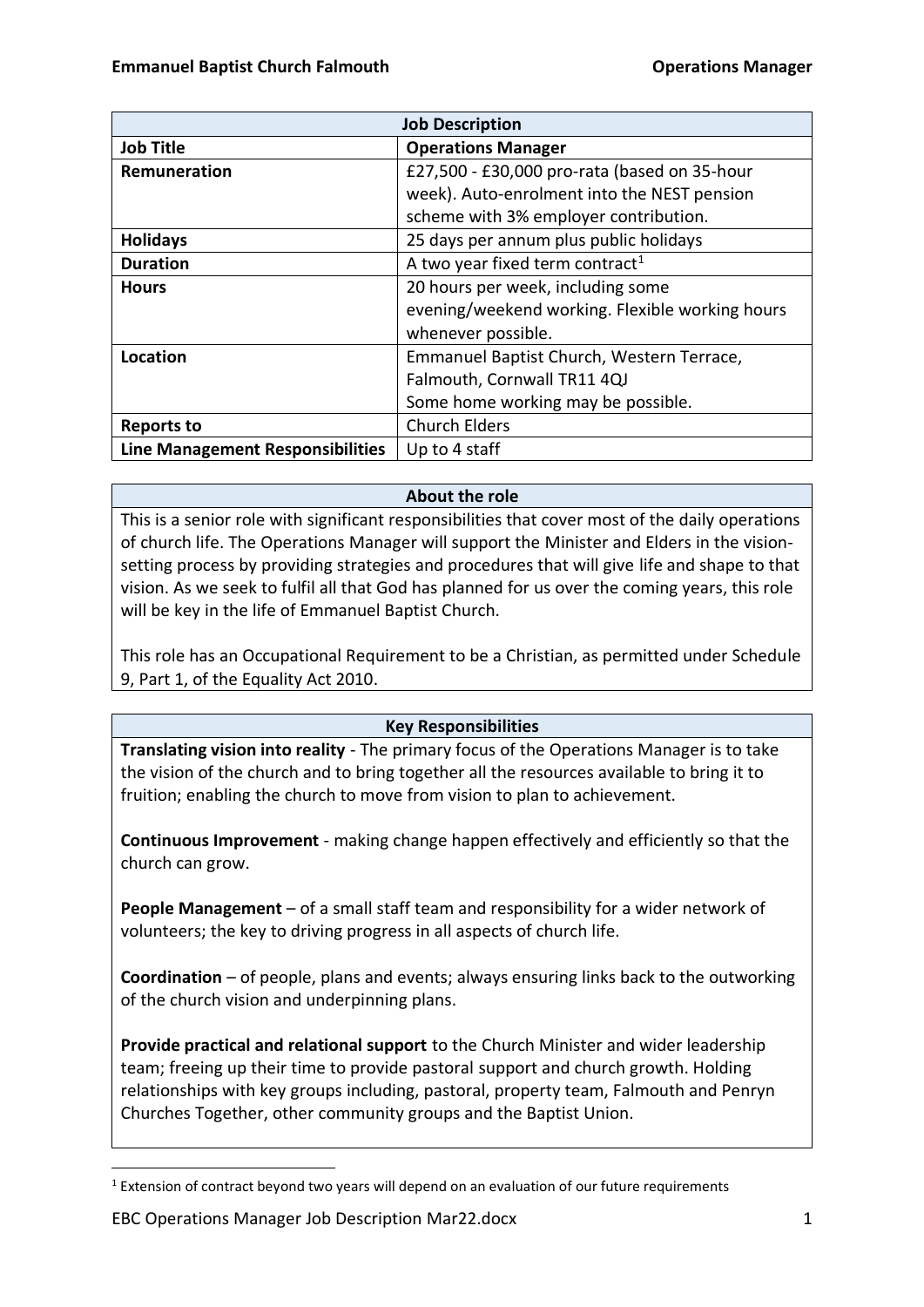#### **Key Tasks**

#### **General legal compliance:**

- To keep up to date with any legislative changes that will affect the running of the church and ensure these are followed through by the relevant person.
- To be responsible, in partnership with the Elders and Deacons, to ensure that all policies and procedures are kept up to date and staff are appropriately trained.

## **Human Resources**

- To oversee and assist with the recruitment and induction of new staff.
- To create and issue contracts, voluntary agreements, and job descriptions to staff/volunteers.
- To administer leave, including the process of parental leave such a maternity and paternity leave
- To organise relevant training for staff and volunteers
- To be responsible for the day-to-day management of staff, including the provision of direction and support.

### **Church Members Meeting**

- Work with Minister & Elders to produce the Church Members Meeting Agenda and supporting information
- Ensure points from meeting are actioned by relevant leaders/volunteers

### **Systems**

- Develop new, administrative systems within the church office supported by the Church Administrator.
- IT Systems Oversee the development and implementation of the Church Suite database, to see that Data Regulations are well-applied, and that the systems achieve their potential.
- Manage IT systems

# **Communications**

- Continue to develop our communications strategy internal and external
- Oversee the maintenance of our website in conjunction with communications team.

# **Health and Safety**

- Update the Health and Safety policy annually in consultation with the Property Deacon and Elders
- Review, in conjunction with relevant Deacon, risk assessments for all areas of church
- Ensure all legislative checks are complied with.

# **Building & facilities**

- Oversee all building projects
- Oversee key service contracts
- Keep insurance policies updated and fully compliant in conjunction with the Treasurer
- Manage utilities including gas, water, electricity etc in conjunction with the Treasurer
- Oversee church storage